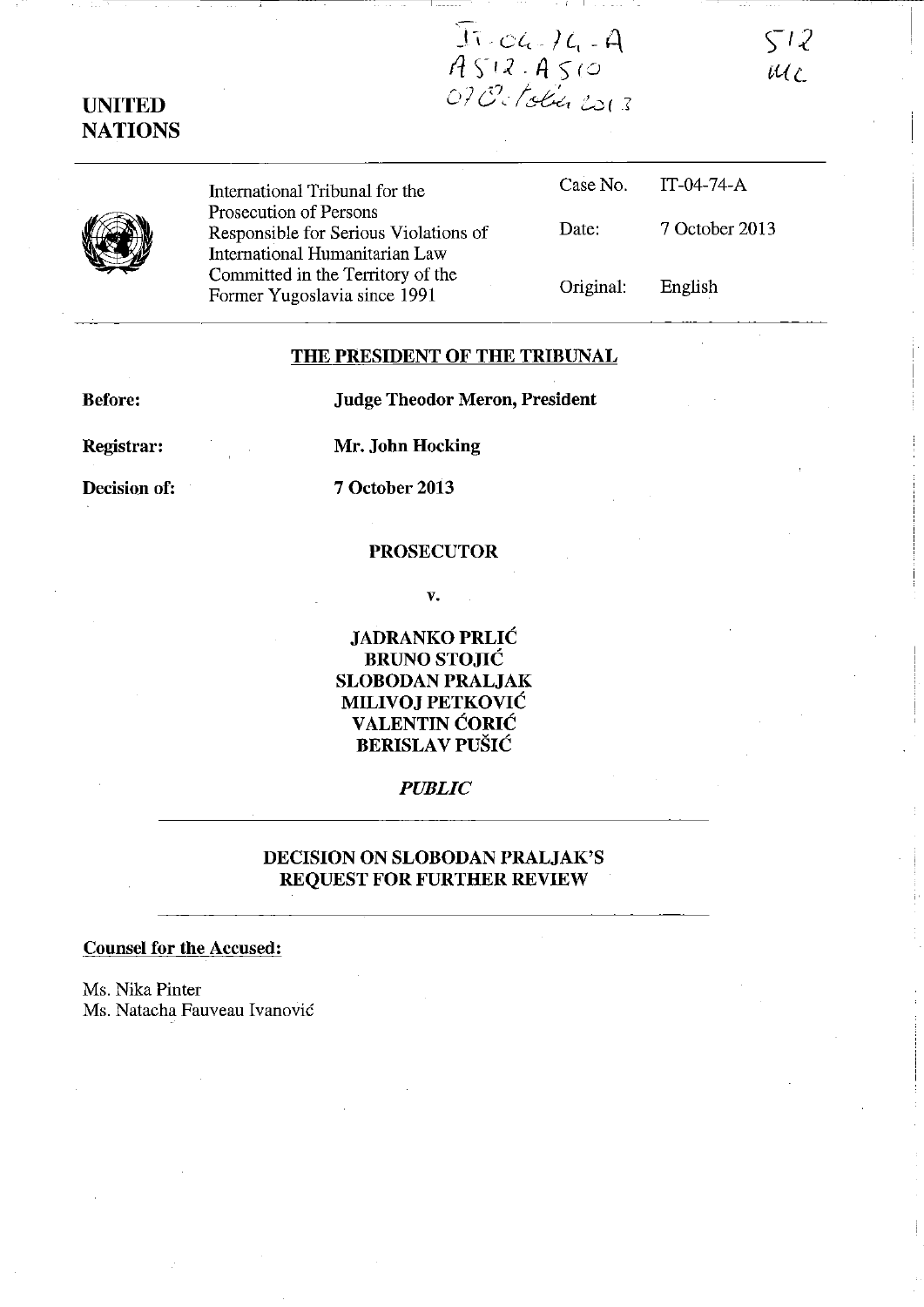**I, THEODOR MERON,** President of the International Tribunal for the Prosecution of Persons Responsible for Serious Violations of International Humanitarian Law Committed in the Territory of the former Yugoslavia since 1991 ("Tribunal");

**BEING SEISED OF** a confidential and *ex parte* request filed by Slobodan Praljak ("Praljak") on 12 September 2013 ("Request"),<sup>1</sup> in which Praljak asks: (i) that I review the confidential and  $ex$ *parte* "Decision on Slobodan Praljak's Motion for Review of the Registrar's Decision on Means" that was issued on 25 July 2013 ("Impugned Decision") ("First Request");<sup>2</sup> and (ii) lift the confidential and *ex parte* status of the "Decision on Slobodan Praljak's Motion for Provisional Release", rendered by Trial Chamber III of the Tribunal on 12 September 2012 ("Decision on Provisional Release"), with confidential and *ex parte* Annex, given that the reasons for maintaining its confidential and *ex parte* status "are no longer valid" ("Second Request");<sup>3</sup>

**NOTING** that Praljak submits with respect to the First Request that I did not consider the arguments he put forth in his underlying motion challenging the Registrar's Decision that was issued on 22 August 2012 ("Decision on Means").<sup>4</sup> rejects the "highest probability" standard employed in the Impugned Decision when assessing the Decision on Means, and avers that he was presumed guilty before the indictment against him was issued;<sup>5</sup>

**CONSIDERING** that Article 26 of the Statute of the Tribunal ("Statute") and Rule 119 of the Rules of Procedure and Evidence of the Tribunal ("Rules") permit review .of a final judgement, or of a decision which terminates the proceedings;<sup>6</sup>

**RECALLING** that a "new fact" within the meaning of Article 26 of the Statute and Rule 119 of the Rules pertains to "new information of an evidentiary nature of a fact that was not in issue during the trial or appeal proceedings",<sup>7</sup> which "if proved, is such that to ignore it would lead to a miscarriage of justice"; $<sup>8</sup>$ </sup>

 $\zeta$  11

 $<sup>1</sup>$  The Registrar did not file a response.</sup>

 $2$  A public redacted version was filed on 28 August 2013.

<sup>3</sup> Request, p. 4. Praljak further submits that it "is in the interest of all detainees that the *ex parte* status be lifted". *See*  Request, p. 4.

<sup>4</sup>*See Prosecutor v. Slohodan Praljak,* Case No. IT-04-74-T, Decision (public, with confidential and *ex parte* Annex I and public Annex Il), 22 August 2012 ("Decision on Means").

<sup>5</sup> Request, pp. 1-2.

*<sup>6</sup> See Prosecutor* v. *Miroslav Kvocka et al.,* Case No. IT-98-30/I-A, Decision on Further Request for Review by Zoran Zigic, 11 March 2003 *("Kvocka et al.* Decision"), para. 5.

<sup>7</sup> *See Prosecutor* v. *Veselin Sljivancanin,* Case No. IT-95-13/l-RI, Decision with respect to Veselin Sljivancanin's Application for Review, 14 July 2010 *("SUivancanin* Decision"), p. 2.

*<sup>,</sup> Sljivancanin* Decision, p. 4 (emphasis omitted).